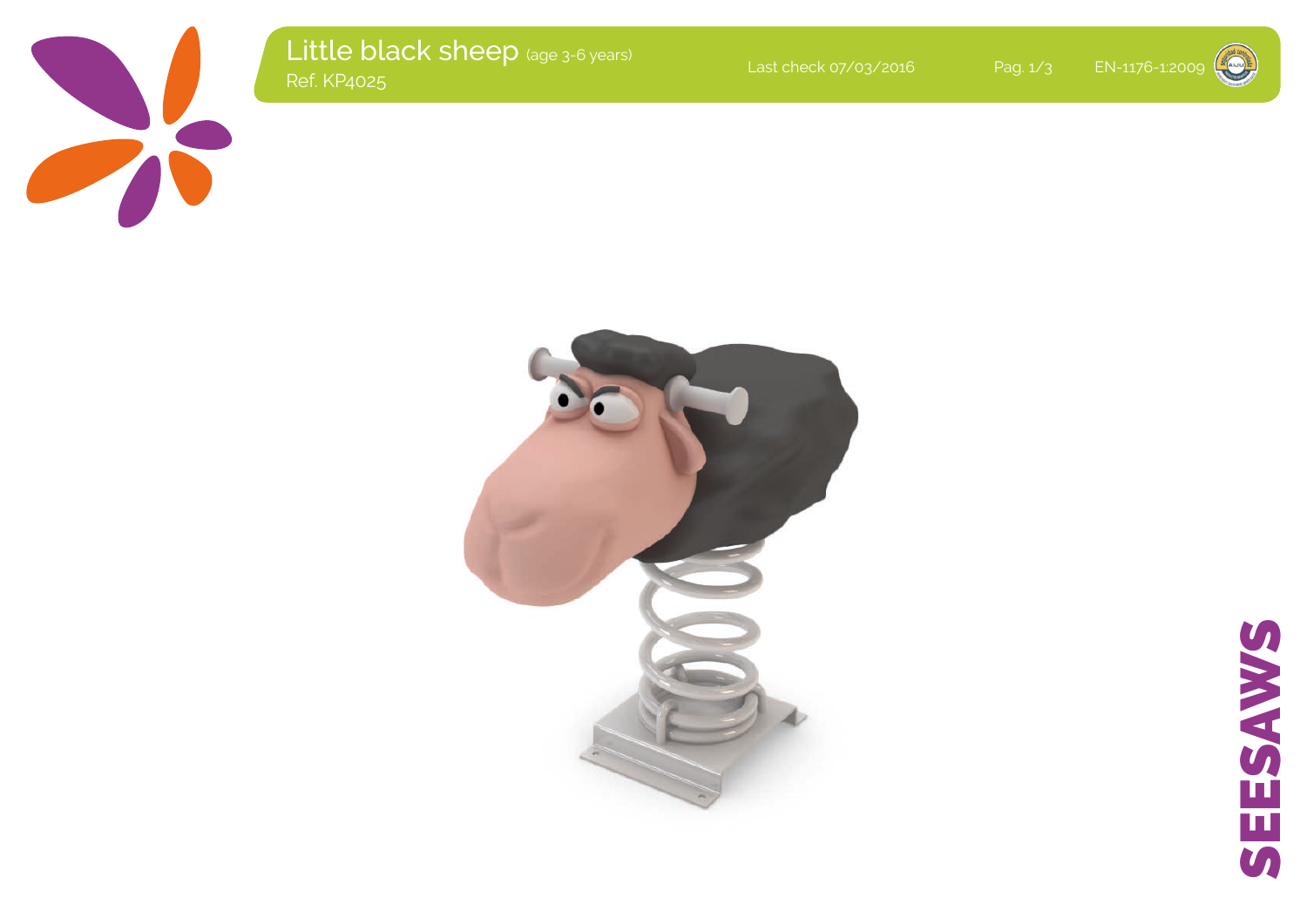

# Little black sheep (age 3-6 years) د المستخدم المستخدم المستخدم المستخدم المستخدم المستخدم المستخدم المستخدم المستخدم المستخدم المستخدم المستخدم ا<br>المستخدم المستخدم المستخدم المستخدم المستخدم المستخدم المستخدم المستخدم المستخدم المستخدم المستخدم المستخدم ا

### **Technical information.**

**Animal:** Main body made of polyester, painted by mass, with geal-coat of predominant color and antigraffiti treatment.

**Structure**: Internal frame made of steel to be anchored to the srping.

**Spring:** Standard made of steel s/norm UNE1176 with thermosetting polyester coating.

**Bindings:** Made in galvanized steel to be anchored on concrete deck.

## **Technical data.**

**Assembly:** 1 pers. 1/2 hours. **Weight:** 30 Kg. **Total height:** 0,80 m. **Free fall height:** 0,55 m. **Safety area:** 7,8 m². **Biggest piece dimension:** 0,86 m. **Spare pieces availability:** 3 years.

#### **For further information.**

Contact us. KIWI PLAYGROUNDS & WOODS. C/ Foia, 13 P.I. Alqueria de Moret 46210 Picanya (Valencia) Tel. +34 963 313 677 E-mail: kiwi@kiwipw.com

Web: www.kiwipw.com **The company reserves its right to apply any modifications or changes to their products.**



#### **General dimensions (in millimeters)**



# SEESAWS ESAWS  $\mathbf{u}$